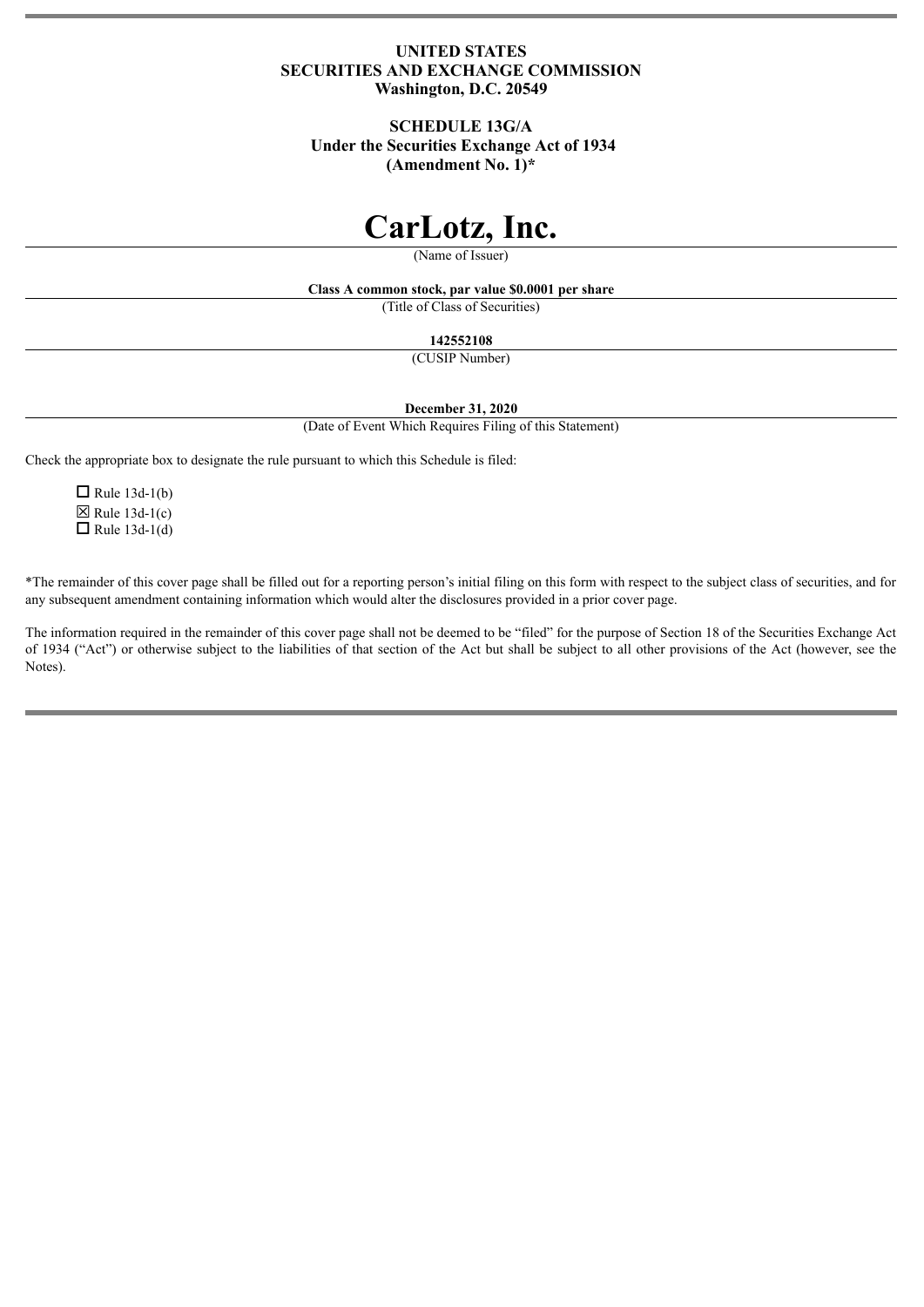| $\mathbf{1}$                                                                                                                                   | NAME OF REPORTING PERSONS<br>Woodson Capital Master Fund, LP                 |   |                                         |  |  |
|------------------------------------------------------------------------------------------------------------------------------------------------|------------------------------------------------------------------------------|---|-----------------------------------------|--|--|
| $\overline{2}$                                                                                                                                 | CHECK THE APPROPRIATE BOX IF A MEMBER OF A GROUP<br>$(a)$ $\square$<br>(b) x |   |                                         |  |  |
| 3                                                                                                                                              | <b>SEC USE ONLY</b>                                                          |   |                                         |  |  |
| $\overline{4}$                                                                                                                                 | CITIZENSHIP OR PLACE OF ORGANIZATION<br>Cayman Islands                       |   |                                         |  |  |
| <b>NUMBER OF</b><br><b>SHARES</b><br><b>BENEFICIALLY</b><br><b>OWNED BY</b><br><b>EACH</b><br><b>REPORTING</b><br><b>PERSON</b><br><b>WITH</b> |                                                                              | 5 | <b>SOLE VOTING POWER</b><br>$-0-$       |  |  |
|                                                                                                                                                |                                                                              | 6 | <b>SHARED VOTING POWER</b><br>1,866,000 |  |  |
|                                                                                                                                                |                                                                              | 7 | <b>SOLE DISPOSITIVE POWER</b><br>$-0-$  |  |  |
|                                                                                                                                                |                                                                              | 8 | SHARED DISPOSITIVE POWER<br>1,866,000   |  |  |
| 9                                                                                                                                              | AGGREGATE AMOUNT BENEFICIALLY OWNED BY EACH REPORTING PERSON                 |   |                                         |  |  |
|                                                                                                                                                | 1,866,000                                                                    |   |                                         |  |  |
| 10                                                                                                                                             | $\Box$<br>CHECK IF THE AGGREGATE AMOUNT IN ROW (9) EXCLUDES CERTAIN SHARES   |   |                                         |  |  |
| 11                                                                                                                                             | PERCENT OF CLASS REPRESENTED BY AMOUNT IN ROW (9)                            |   |                                         |  |  |
|                                                                                                                                                | 6.1%                                                                         |   |                                         |  |  |
| 12                                                                                                                                             | TYPE OF REPORTING PERSON                                                     |   |                                         |  |  |
|                                                                                                                                                | $00\,$                                                                       |   |                                         |  |  |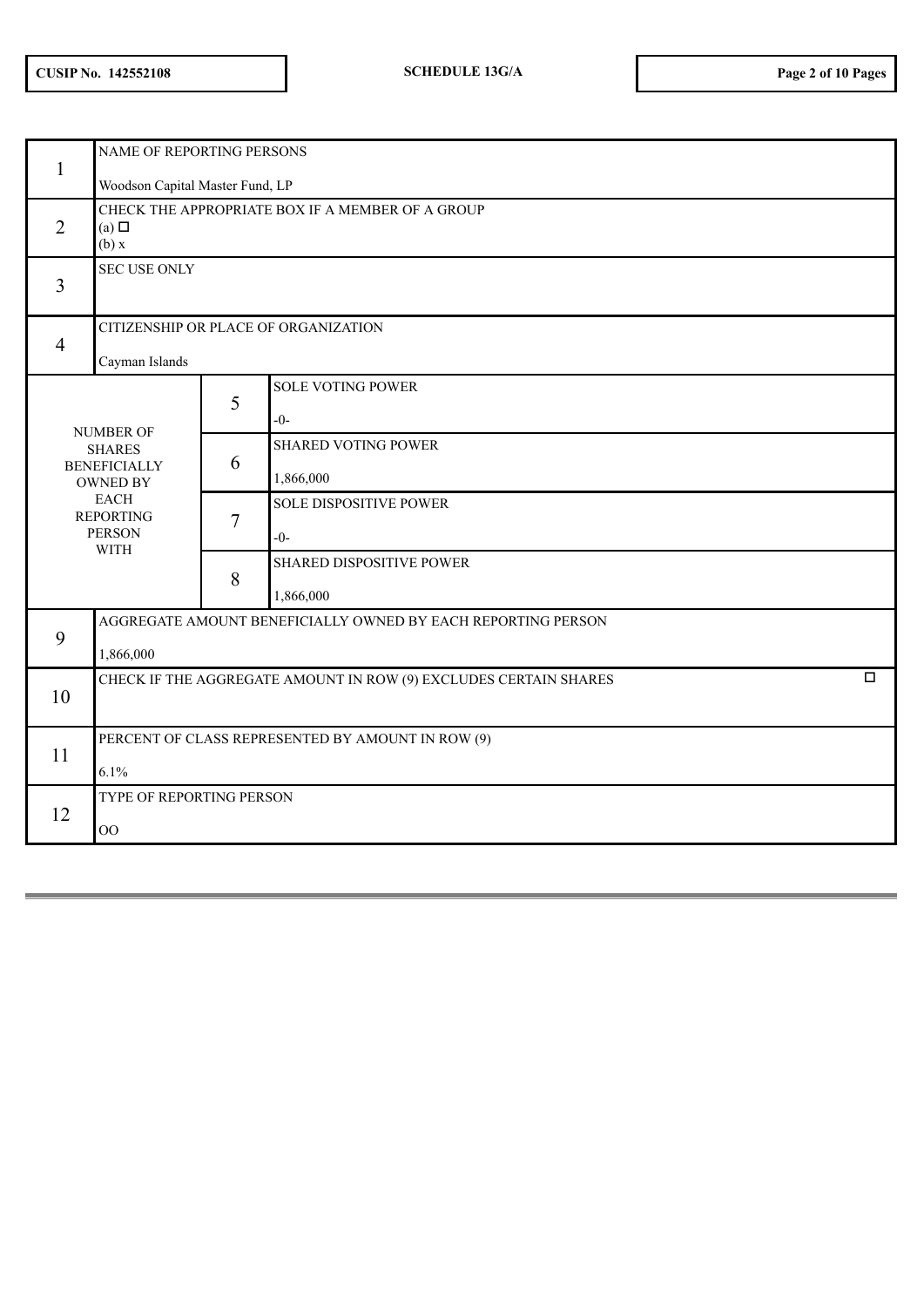| 1                                                                                                                                              | NAME OF REPORTING PERSONS<br>Woodson Capital General Partner, LLC            |   |                                         |  |  |
|------------------------------------------------------------------------------------------------------------------------------------------------|------------------------------------------------------------------------------|---|-----------------------------------------|--|--|
| $\overline{2}$                                                                                                                                 | CHECK THE APPROPRIATE BOX IF A MEMBER OF A GROUP<br>$(a)$ $\square$<br>(b) x |   |                                         |  |  |
| 3                                                                                                                                              | <b>SEC USE ONLY</b>                                                          |   |                                         |  |  |
| $\overline{4}$                                                                                                                                 | CITIZENSHIP OR PLACE OF ORGANIZATION<br>Delaware                             |   |                                         |  |  |
| <b>NUMBER OF</b><br><b>SHARES</b><br><b>BENEFICIALLY</b><br><b>OWNED BY</b><br><b>EACH</b><br><b>REPORTING</b><br><b>PERSON</b><br><b>WITH</b> |                                                                              | 5 | <b>SOLE VOTING POWER</b><br>$-0-$       |  |  |
|                                                                                                                                                |                                                                              | 6 | <b>SHARED VOTING POWER</b><br>2,000,000 |  |  |
|                                                                                                                                                |                                                                              | 7 | <b>SOLE DISPOSITIVE POWER</b><br>$-0-$  |  |  |
|                                                                                                                                                |                                                                              | 8 | SHARED DISPOSITIVE POWER<br>2,000,000   |  |  |
| 9                                                                                                                                              | AGGREGATE AMOUNT BENEFICIALLY OWNED BY EACH REPORTING PERSON                 |   |                                         |  |  |
|                                                                                                                                                | 2,000,000                                                                    |   |                                         |  |  |
| 10                                                                                                                                             | $\Box$<br>CHECK IF THE AGGREGATE AMOUNT IN ROW (9) EXCLUDES CERTAIN SHARES   |   |                                         |  |  |
| 11                                                                                                                                             | PERCENT OF CLASS REPRESENTED BY AMOUNT IN ROW (9)                            |   |                                         |  |  |
|                                                                                                                                                | 6.5%                                                                         |   |                                         |  |  |
| 12                                                                                                                                             | TYPE OF REPORTING PERSON                                                     |   |                                         |  |  |
|                                                                                                                                                | 00                                                                           |   |                                         |  |  |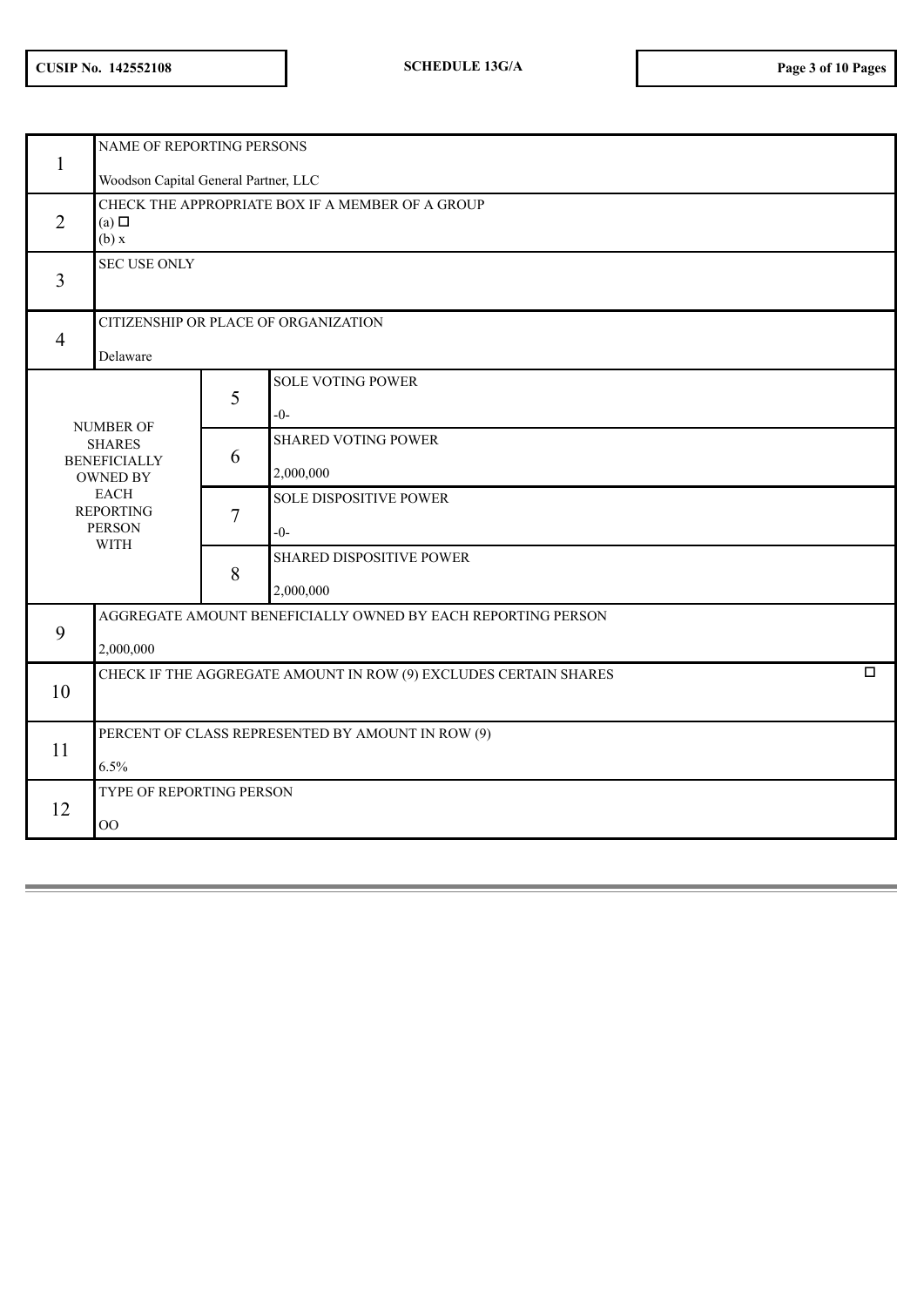| 1                                                                           | NAME OF REPORTING PERSONS<br>Woodson Capital Management, LP                  |   |                                         |  |  |
|-----------------------------------------------------------------------------|------------------------------------------------------------------------------|---|-----------------------------------------|--|--|
| $\overline{2}$                                                              | CHECK THE APPROPRIATE BOX IF A MEMBER OF A GROUP<br>$(a)$ $\square$<br>(b) x |   |                                         |  |  |
| $\overline{3}$                                                              | <b>SEC USE ONLY</b>                                                          |   |                                         |  |  |
| $\overline{4}$                                                              | CITIZENSHIP OR PLACE OF ORGANIZATION<br>Delaware                             |   |                                         |  |  |
| <b>NUMBER OF</b><br><b>SHARES</b><br><b>BENEFICIALLY</b><br><b>OWNED BY</b> |                                                                              | 5 | <b>SOLE VOTING POWER</b><br>$-0-$       |  |  |
|                                                                             |                                                                              | 6 | <b>SHARED VOTING POWER</b><br>2,000,000 |  |  |
|                                                                             | <b>EACH</b><br><b>REPORTING</b><br><b>PERSON</b>                             |   | <b>SOLE DISPOSITIVE POWER</b><br>$-0-$  |  |  |
| <b>WITH</b>                                                                 |                                                                              | 8 | SHARED DISPOSITIVE POWER<br>2,000,000   |  |  |
|                                                                             | AGGREGATE AMOUNT BENEFICIALLY OWNED BY EACH REPORTING PERSON                 |   |                                         |  |  |
| 9                                                                           | 2,000,000                                                                    |   |                                         |  |  |
| 10                                                                          | $\Box$<br>CHECK IF THE AGGREGATE AMOUNT IN ROW (9) EXCLUDES CERTAIN SHARES   |   |                                         |  |  |
| 11                                                                          | PERCENT OF CLASS REPRESENTED BY AMOUNT IN ROW (9)<br>6.5%                    |   |                                         |  |  |
| 12                                                                          | TYPE OF REPORTING PERSON<br>PN, IA                                           |   |                                         |  |  |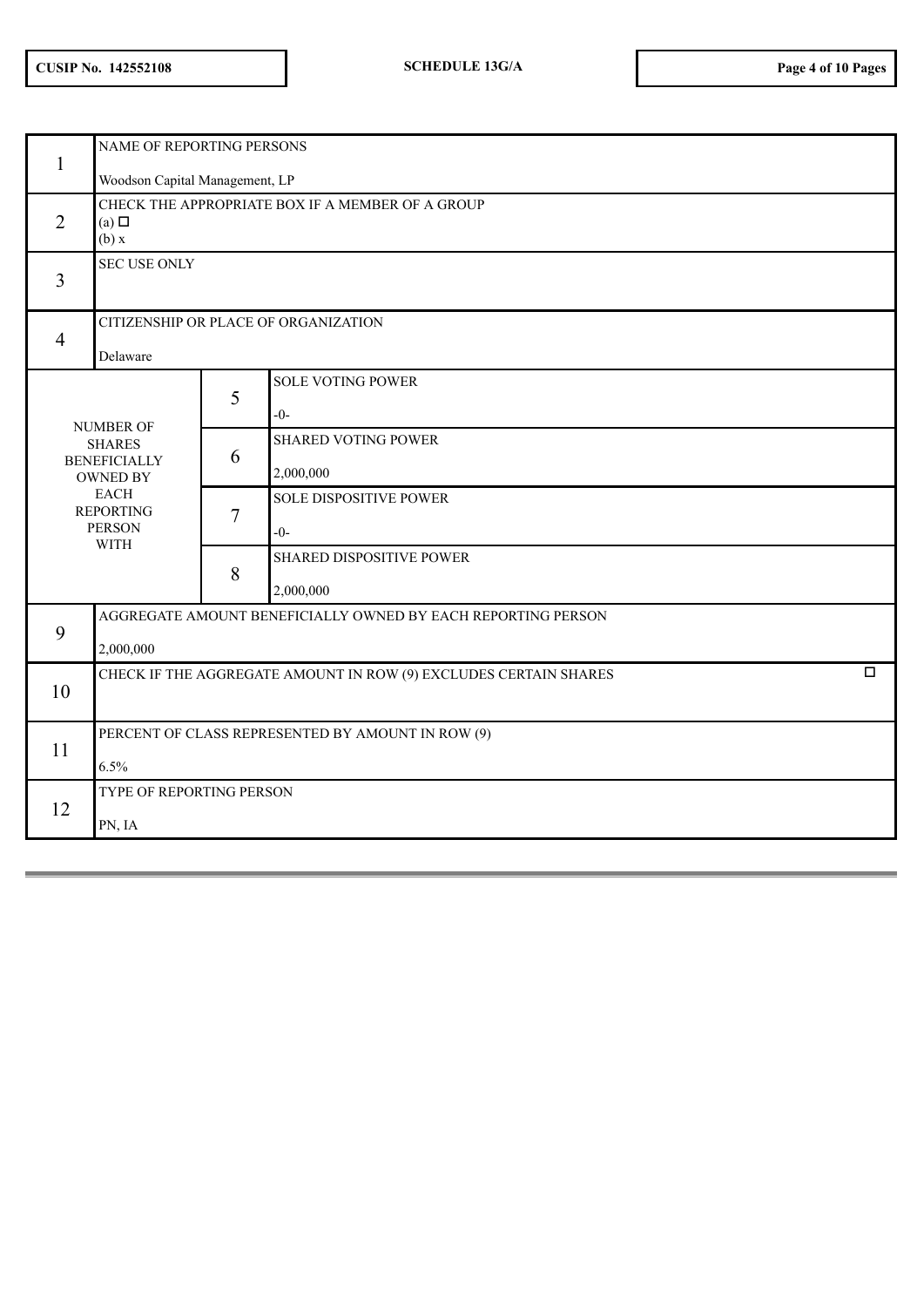| $\mathbf{1}$                                                                                                                                   | NAME OF REPORTING PERSONS<br>Woodson Capital GP, LLC                         |   |                                              |  |  |
|------------------------------------------------------------------------------------------------------------------------------------------------|------------------------------------------------------------------------------|---|----------------------------------------------|--|--|
| $\overline{2}$                                                                                                                                 | CHECK THE APPROPRIATE BOX IF A MEMBER OF A GROUP<br>$(a)$ $\square$<br>(b) x |   |                                              |  |  |
| 3                                                                                                                                              | <b>SEC USE ONLY</b>                                                          |   |                                              |  |  |
| $\overline{4}$                                                                                                                                 | CITIZENSHIP OR PLACE OF ORGANIZATION<br>Delaware                             |   |                                              |  |  |
| <b>NUMBER OF</b><br><b>SHARES</b><br><b>BENEFICIALLY</b><br><b>OWNED BY</b><br><b>EACH</b><br><b>REPORTING</b><br><b>PERSON</b><br><b>WITH</b> |                                                                              | 5 | <b>SOLE VOTING POWER</b><br>$-0-$            |  |  |
|                                                                                                                                                |                                                                              | 6 | <b>SHARED VOTING POWER</b><br>2,000,000      |  |  |
|                                                                                                                                                |                                                                              | 7 | SOLE DISPOSITIVE POWER<br>$-0-$              |  |  |
|                                                                                                                                                |                                                                              | 8 | <b>SHARED DISPOSITIVE POWER</b><br>2,000,000 |  |  |
| 9                                                                                                                                              | AGGREGATE AMOUNT BENEFICIALLY OWNED BY EACH REPORTING PERSON                 |   |                                              |  |  |
|                                                                                                                                                | 2,000,000                                                                    |   |                                              |  |  |
| 10                                                                                                                                             | $\Box$<br>CHECK IF THE AGGREGATE AMOUNT IN ROW (9) EXCLUDES CERTAIN SHARES   |   |                                              |  |  |
| 11                                                                                                                                             | PERCENT OF CLASS REPRESENTED BY AMOUNT IN ROW (9)<br>6.5%                    |   |                                              |  |  |
| 12                                                                                                                                             | TYPE OF REPORTING PERSON<br>$\overline{O}O$                                  |   |                                              |  |  |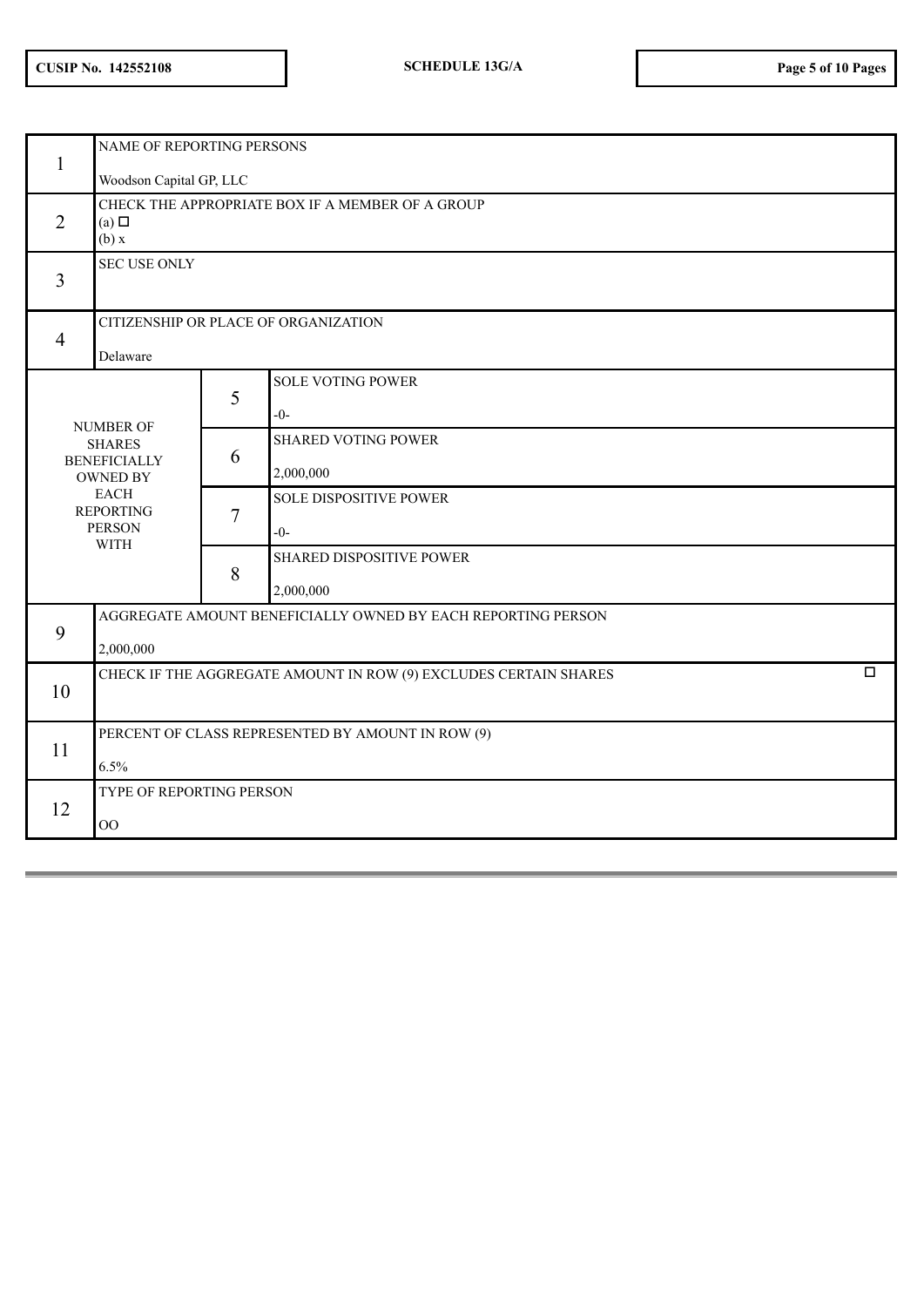| $\mathbf{1}$                                                                                                                                   | <b>NAME OF REPORTING PERSONS</b><br>James Woodson Davis                      |   |                                         |  |  |
|------------------------------------------------------------------------------------------------------------------------------------------------|------------------------------------------------------------------------------|---|-----------------------------------------|--|--|
| $\overline{2}$                                                                                                                                 | CHECK THE APPROPRIATE BOX IF A MEMBER OF A GROUP<br>$(a)$ $\square$<br>(b) x |   |                                         |  |  |
| 3                                                                                                                                              | <b>SEC USE ONLY</b>                                                          |   |                                         |  |  |
| $\overline{4}$                                                                                                                                 | CITIZENSHIP OR PLACE OF ORGANIZATION<br><b>United States</b>                 |   |                                         |  |  |
| <b>NUMBER OF</b><br><b>SHARES</b><br><b>BENEFICIALLY</b><br><b>OWNED BY</b><br><b>EACH</b><br><b>REPORTING</b><br><b>PERSON</b><br><b>WITH</b> |                                                                              | 5 | <b>SOLE VOTING POWER</b><br>$-0-$       |  |  |
|                                                                                                                                                |                                                                              | 6 | <b>SHARED VOTING POWER</b><br>2,000,000 |  |  |
|                                                                                                                                                |                                                                              | 7 | <b>SOLE DISPOSITIVE POWER</b><br>$-0-$  |  |  |
|                                                                                                                                                |                                                                              | 8 | SHARED DISPOSITIVE POWER<br>2,000,000   |  |  |
|                                                                                                                                                | AGGREGATE AMOUNT BENEFICIALLY OWNED BY EACH REPORTING PERSON                 |   |                                         |  |  |
| 9                                                                                                                                              | 2,000,000                                                                    |   |                                         |  |  |
| 10                                                                                                                                             | $\Box$<br>CHECK IF THE AGGREGATE AMOUNT IN ROW (9) EXCLUDES CERTAIN SHARES   |   |                                         |  |  |
| 11                                                                                                                                             | PERCENT OF CLASS REPRESENTED BY AMOUNT IN ROW (9)                            |   |                                         |  |  |
|                                                                                                                                                | 6.5%                                                                         |   |                                         |  |  |
| 12                                                                                                                                             | TYPE OF REPORTING PERSON                                                     |   |                                         |  |  |
|                                                                                                                                                | $\ensuremath{\text{IN}}$                                                     |   |                                         |  |  |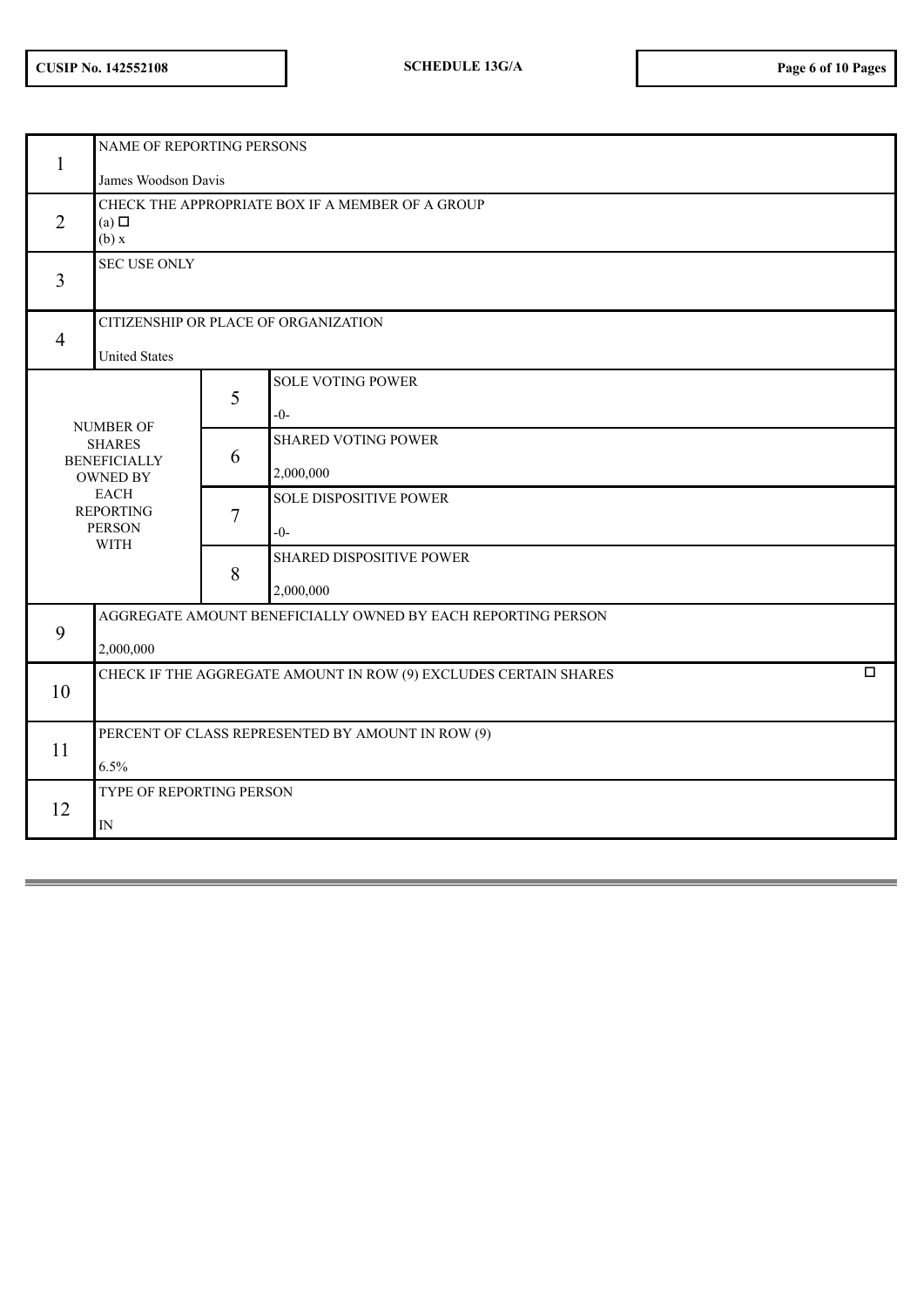#### **Item 1. (a) Name of Issuer:**

CarLotz, Inc. (the "Company")

# **(b) Address of Issuer's Principal Executive Offices**:

611 Bainbridge Street, Suite 100

Richmond, Virginia 23224

#### **Item 2. (a) Name of Person Filing:**

(i) Woodson Capital Master Fund, LP, a Cayman Islands exempted company ("Woodson Master "), with respect to the Shares held by it;

(ii) Woodson Capital General Partner, LLC, a Delaware limited liability company and the general partner of Woodson Master (the "Fund General Partner"), with respect to the Shares held by Woodson Master and other private funds;

(iii) Woodson Capital Management, LP, a Delaware limited partnership and the investment manager of Woodson Master (the "Investment Manager"), with respect to the Shares held by Woodson Master and other private funds;

(iv) Woodson Capital GP, LLC, a Delaware limited liability company and the general partner of the Investment Manager (the "Investment Manager General Partner"), with respect to the Shares held by Woodson Master and other private funds; and

(v) James Woodson Davis, a United States citizen and the sole managing member of the Investment Manager General Partner ("Woodson"), with respect to the Shares held by Woodson Master and other private funds.

#### **(b) Address of Principal Business Office, or, if none, Residence:**

The address of the principal business office of (i) all of the Reporting Persons other than Woodson Master is 101 Park Avenue, 48th Floor, New York, New York, 10178; and (ii) Woodson Master is Maples Corporate Services Limited, Ugland House Grand Cayman, KY1-1104 Cayman Islands.

#### **(c) Citizenship:**

The citizenship of each of the Reporting Persons is set forth in the cover page for each Reporting Person.

#### **(d) Title of Class of Securities:**

Class A common stock, par value \$0.0001 per share (the "Shares")

#### **(e) CUSIP Number:**

142552108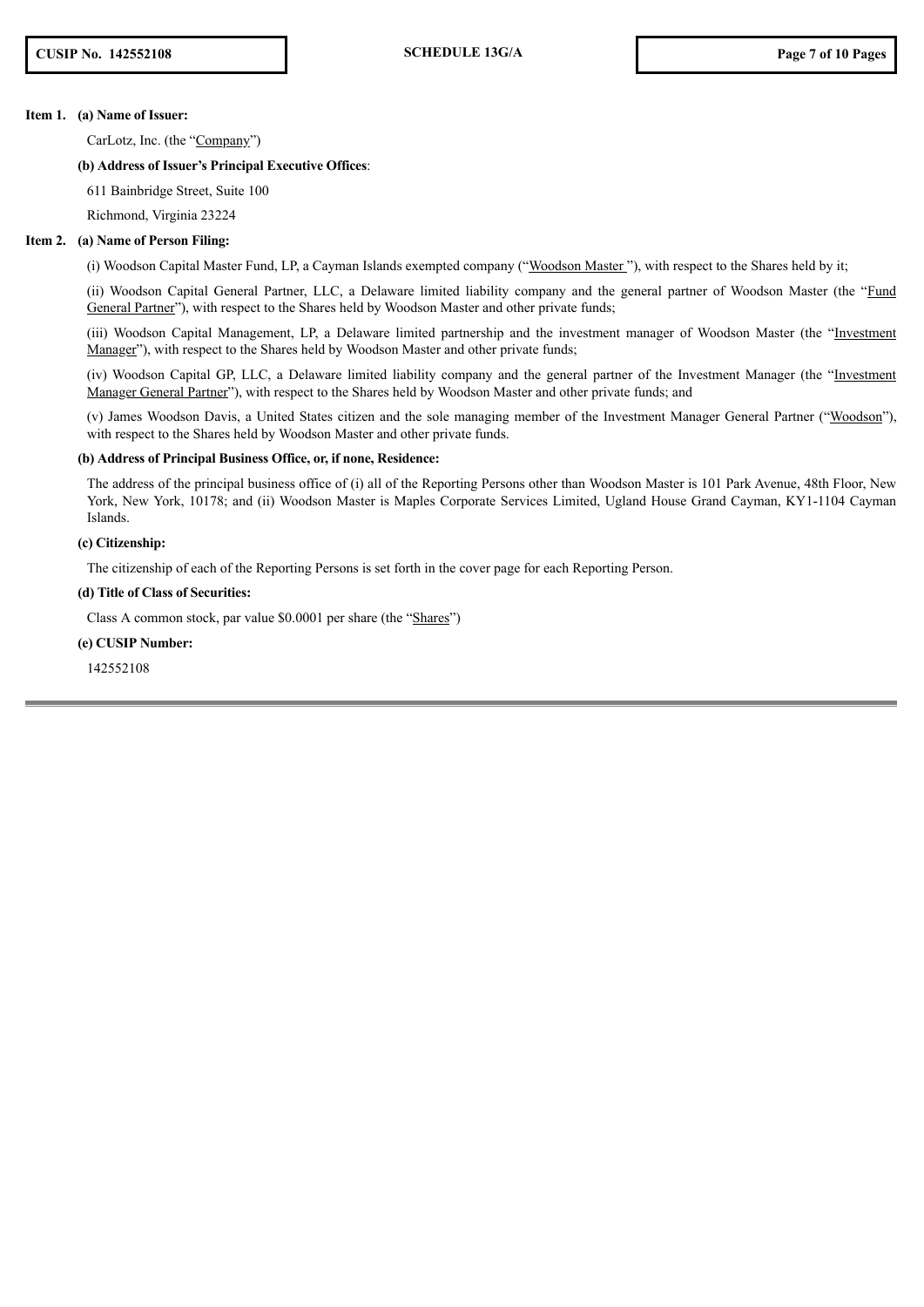# Item 3. If this statement is filed pursuant to  $\S$  240.13d-1(b) or 240.13d-2(b) or (c), check whether the person filing is an entity specified in (a) - (k):

Not Applicable.

#### **Item 4. Ownership**

The information required by Items 4(a) - (c) and set forth in Rows 5 through 11 of the cover page for each Reporting Person hereto is incorporated herein by reference for each such Reporting Person.

As of December 31, 2020, Woodson may be deemed to beneficially own an aggregate of 2,000,000 Shares of the Company. Ownership is based on 113,615,343 Shares deemed issued and outstanding as of February 8, 2021, based on information provided by the Company.

The Shares reported hereby for Woodson Master are owned directly by it. The Fund General Partner, as the general partner of Woodson Master, may be deemed to be a beneficial owner of all such Shares owned by Woodson Master. The Investment Manager, as investment manager of Woodson Master may be deemed to be a beneficial owner of all such Shares owned by Woodson Master. The Investment Manager General Partner, as general partner of the Investment Manager, may be deemed to be a beneficial owner of all such Shares owned by Woodson Master. Woodson, as the sole managing member of the Investment Manager General Partner, may be deemed to be a beneficial owner of all such Shares owned by Woodson Master. Each of the Fund General Partner, the Investment Manager, the Investment Manager General Partner, and Woodson hereby **disclaims any beneficial ownership of any such Shares.**

# **Item 5. Ownership of Five Percent or Less of a Class**

Not Applicable.

#### **Item 6. Ownership of More Than Five Percent on Behalf of Another Person**

Not Applicable.

# Item 7. Identification and Classification of the Subsidiary which Acquired the Security Being Reported on by the Parent Holding Company or Control **Person**

#### Not Applicable.

# **Item 8. Identification and Classification of Members of the Group**

The Reporting Persons are filing this Schedule 13G/A pursuant to Rule 13d-1(c). Consistent with Item 2 of the cover page for each Reporting Person above, the Reporting Persons neither disclaim nor affirm the existence of a group among them.

## **Item 9. Notice of Dissolution of Group**

Not Applicable.

#### **Item 10. Certification**

By signing below I certify that, to the best of my knowledge and belief, the securities referred to above were not acquired and are not held for the purpose of or with the effect of changing or influencing the control of the issuer of the securities and were not acquired and are not held in connection with or as a participant in any transaction having that purpose or effect.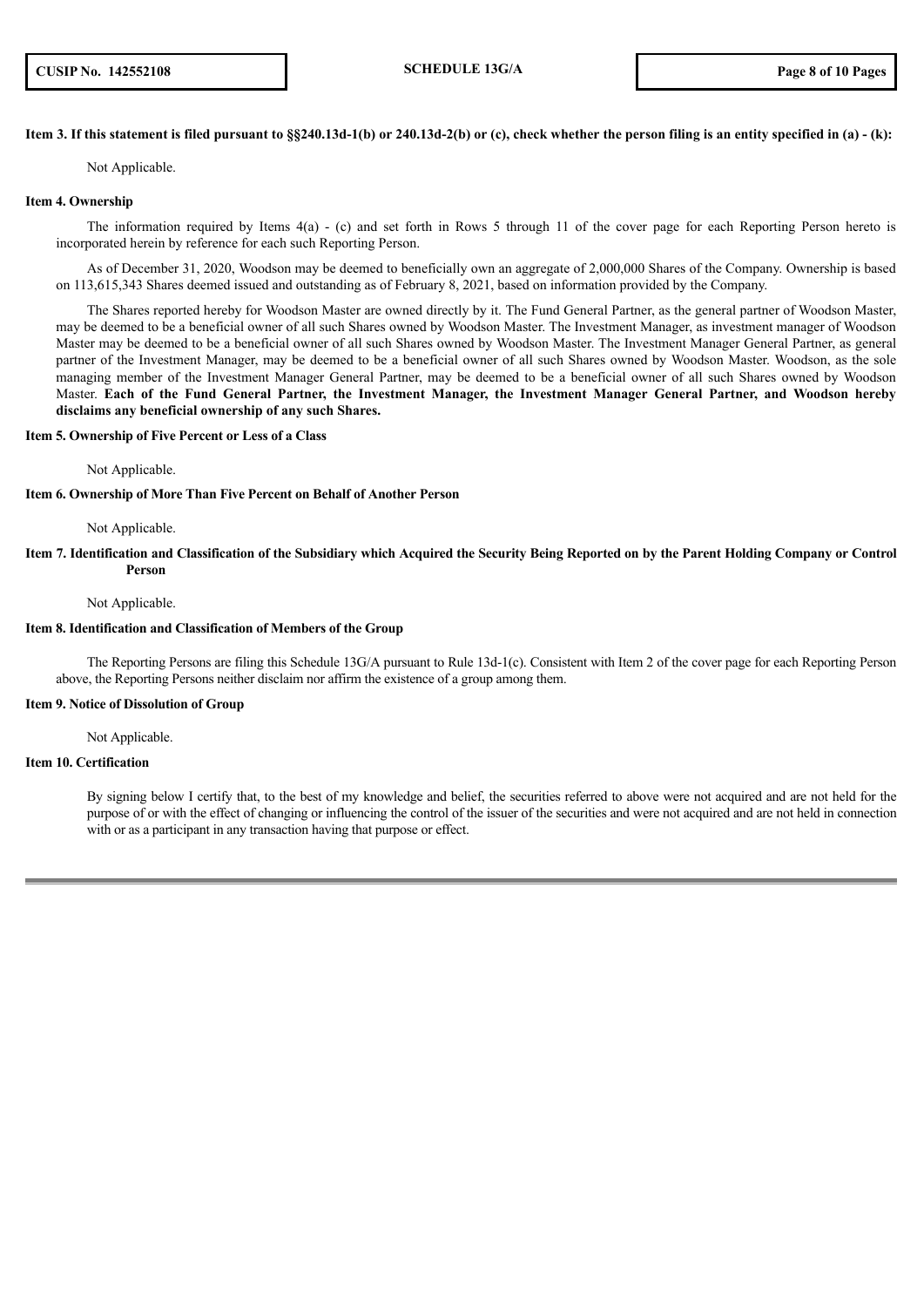# **SIGNATURES**

After reasonable inquiry and to the best of our knowledge and belief, the undersigned certify that the information set forth in this statement is true, complete and correct.

Dated: February 16, 2021

# **WOODSON CAPITAL GP, LLC**

By: James Woodson Davis

By: /s/ James Woodson Davis Name: James Woodson Davis Title: Managing Member

**WOODSON CAPITAL GENERAL PARTNER, LLC**

By: James Woodson Davis

By: /s/ James Woodson Davis Name: James Woodson Davis Title: Managing Member

**WOODSON CAPITAL MANAGEMENT, LP** On its own behalf And as Investment Manager to **WOODSON CAPITAL MASTER FUND, LP**

By: James Woodson Davis

By: /s/ James Woodson Davis Name: James Woodson Davis Title: Managing Member of Woodson Capital GP, LLC

By: /s/ James Woodson Davis Name: James Woodson Davis